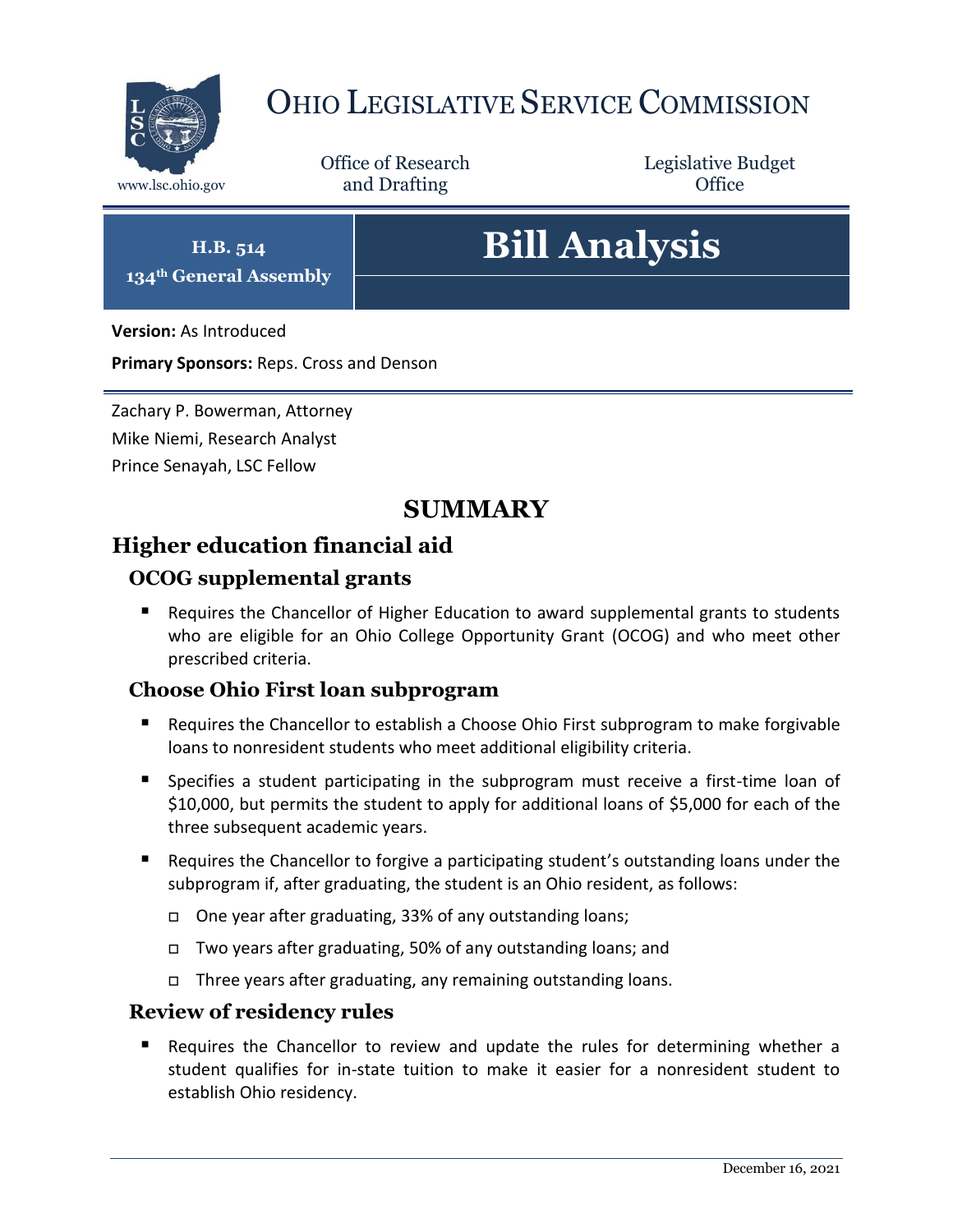# **Income tax deduction for recent graduates**

 Authorizes a graduate from an Ohio institution of higher education to claim an income tax deduction for up to three years on certain post-graduation income.

# **Intern hiring tax credit**

 Authorizes a refundable income or commercial activity tax credit equal to 30% of the compensation paid by an employer to a student intern.

# **Governor's Executive Workforce Board**

**Requires the Governor to appoint a Department of Higher Education employee to the** Governor's Executive Workforce Board.

### **Appropriation**

■ Makes an appropriation for the OCOG supplemental grants.

# **DETAILED ANALYSIS**

# **Higher education financial aid**

# **Supplemental Ohio College Opportunity Grants**

The bill requires the Chancellor of Higher Education to award eligible students with a supplemental grant in addition to a grant awarded under the Ohio College Opportunity Grant Program (OCOG). The supplemental grant must equal one-half of the amount a student is awarded under OCOG. Supplemental grants are also subject to the same requirements as OCOG awards under continuing law, including the prohibition against a grant exceeding the total state cost of attendance or being made to a student in a religious course of study that does not lead to an accredited undergraduate degree.

To qualify for a supplemental grant, a student must:

- 1. Be eligible for OCOG;
- 2. Be making progress toward completing the student's bachelor's degree program; and
- 3. Have previously completed an associate's degree program at:
	- a. A community college;
	- b. A state community college;
	- c. A technical college;
	- d. A university branch campus;
	- e. Central State University;
	- f. Shawnee State University; or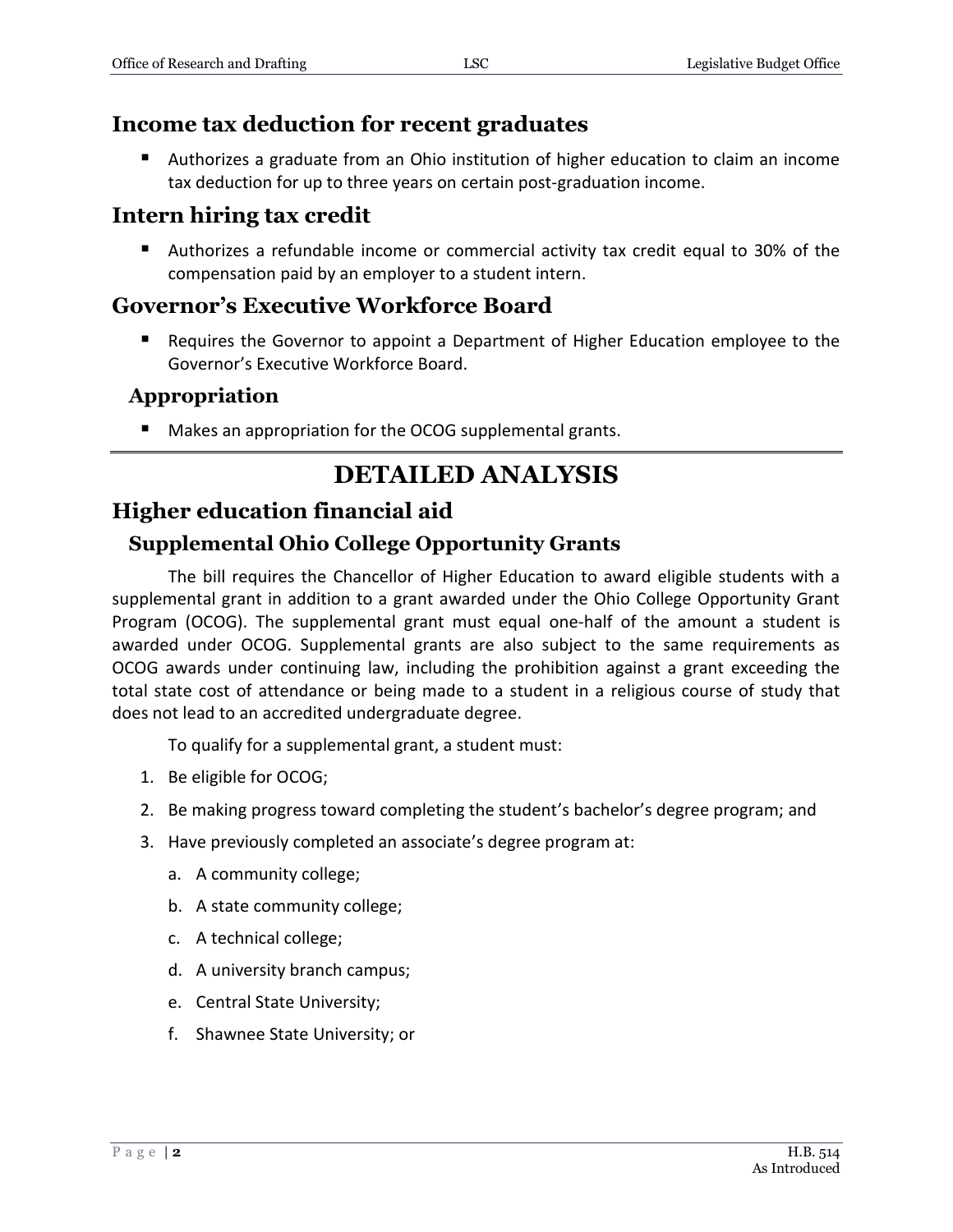g. A private, nonprofit college or university that is not the institution at which the student is enrolled in a bachelor's degree program.<sup>1</sup>

#### **Background – Ohio College Opportunity Grants**

OCOG is the state's sole need-based financial aid program for higher education students. Continuing law qualifies Ohio residents pursuing undergraduate or nursing degrees in Ohio for OCOG if they have an expected family contribution of \$2,190 or less and a maximum household income of \$96,000. Students also must be enrolled in a state institution of higher education, a private, nonprofit college or university, or a private, for-profit career college.<sup>2</sup>

For more information about OCOG, please review LSC's Members Brief [Ohio College](https://www.lsc.ohio.gov/documents/reference/current/membersonlybriefs/134%20Ohio%20College%20Opportunity%20Grant%20QA.pdf)  [Opportunity Grant: Q&A.](https://www.lsc.ohio.gov/documents/reference/current/membersonlybriefs/134%20Ohio%20College%20Opportunity%20Grant%20QA.pdf)

#### **Choose Ohio First loan subprogram for nonresidents**

#### **Operation**

The bill requires the Chancellor to establish and administer a subprogram to the Choose Ohio First Scholarship Program to make forgivable loans to eligible, nonresident students. Eligible students must apply for loans in a form and manner prescribed by the Chancellor. The Chancellor cannot approve more than 100 applications for a first-time loan in an academic year. The Chancellor must determine a method to select which applications to approve if more than 100 applications are submitted.

For each student approved to participate in the subprogram, the Chancellor must make a first-time loan of \$10,000. A participating student may apply to receive an additional loan of \$5,000 for each of the three subsequent academic years. The Chancellor is expressly prohibited from making loans to a student for more than four academic years. Each student who receives a loan must sign a promissory note payable to the state. The Chancellor must determine the interest rate and period of repayment under the note.

The bill requires the Chancellor to adopt rules in accordance with the Administrative Procedure Act to administer the subprogram. It also states the General Assembly's intent that general revenue fund appropriations used to award Choose Ohio First scholarships must be used to award subprogram loans.<sup>3</sup>

#### **Eligibility**

To be eligible to receive loans under the subprogram, a student must:

1. Not be an Ohio resident;

 $1$  R.C. 3333.126.

 $2$  See R.C. 3333.122, not in the bill, and Ohio Administrative Code 3333-1-09.1.

 $3$  R.C. 3333.611(B), (C), (D), (F), and (G).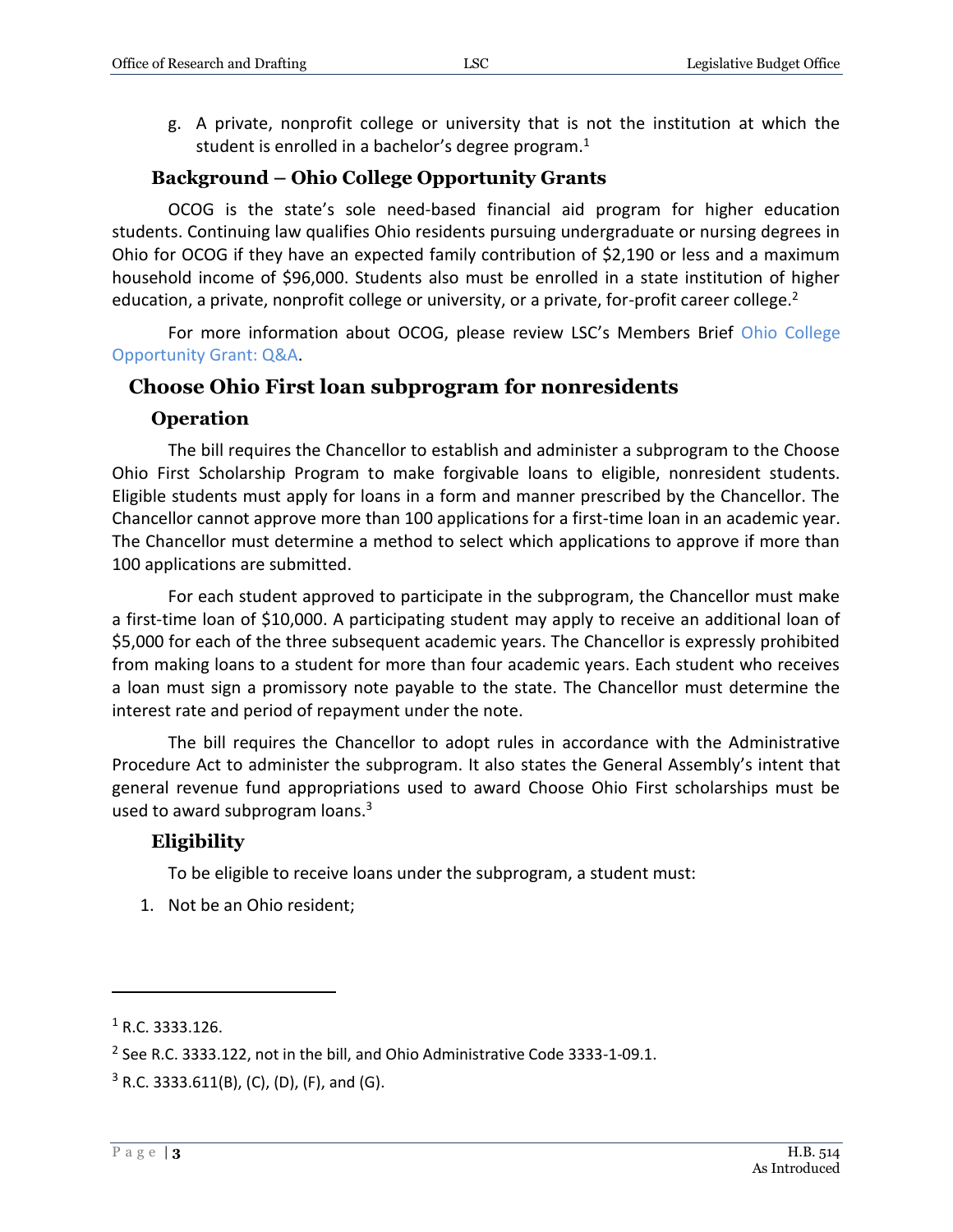- 2. Be enrolled at a state university, the Northeast Ohio Medical University, or a nonpublic four-year college or university;
- 3. Be enrolled as an undergraduate or graduate student in a STEM or STEM education field; and
- 4. Have been ranked in the top 5% of the student's high school graduation cohort according to grade point average.<sup>4</sup>

#### **Loan forgiveness**

The bill requires the Chancellor to forgive a participating student's obligation to repay loans received under the subprogram, if that student resides in Ohio after graduation, as follows:

- 1. If an Ohio resident one year after graduating, 33% of the graduate's outstanding principal and interest;
- 2. If an Ohio resident two years after graduating, 50% of the graduate's outstanding principal and interest;
- 3. If an Ohio resident three years after graduating, any remaining outstanding principal or interest.

In addition to meeting the residency requirements, a student also must do the following to qualify for loan forgiveness:

- 1. Have graduated from the institution in which the graduate was enrolled while participating in the subprogram;
- 2. Have outstanding loans under the subprogram; and
- 3. Be making timely payments on those loans in accordance with the terms of the graduate's repayment schedule.<sup>5</sup>

#### **Background – Choose Ohio First Scholarship Program**

Under continuing law, the Choose Ohio First Scholarship Program provides scholarships to students pursuing STEM or STEM education degrees at an Ohio institution of higher education. Specifically, the Chancellor awards funds to institutions selected through a competitive grant process based on their STEM recruitment and retention plans. Recipient institutions then distribute scholarships to students.<sup>6</sup>

 $4$  R.C. 3333.611(A)(1).

 $5$  R.C. 3333.611(A)(2) and (E).

 $6$  See R.C. 3333.60 to 3333.69, none in the bill.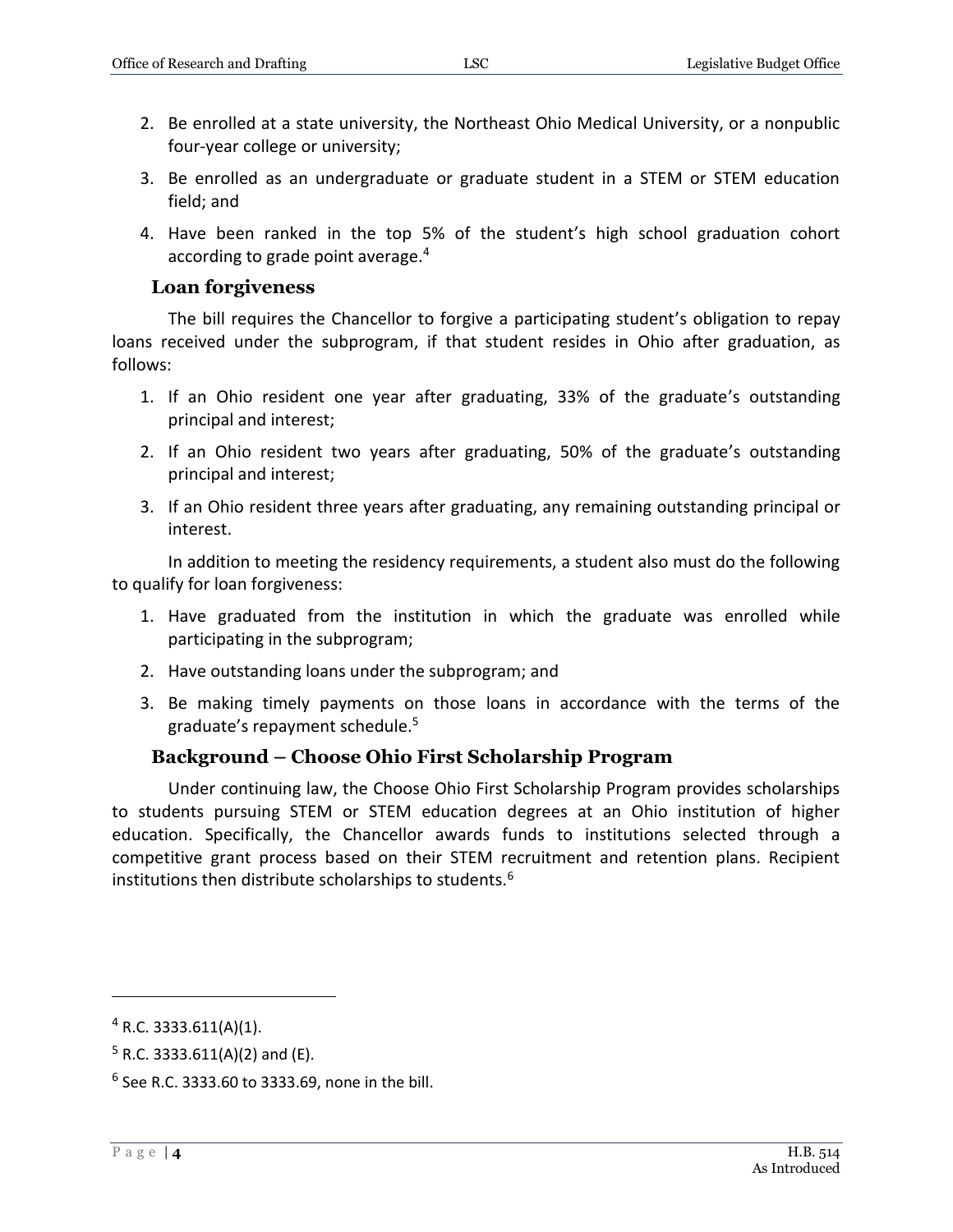### **Review and update of rules regarding Ohio residency**

The bill requires the Chancellor to review the Chancellor's rules for determining whether an individual enrolled at a state institution of higher education qualifies as an Ohio resident for in-state tuition purposes. In conducting that review, the Chancellor must determine how to streamline and improve the rules to make it easier for a nonresident student to establish Ohio residency. Based on the review, the Chancellor must update the rules.<sup>7</sup>

Generally, continuing law requires the Chancellor's rules for determining Ohio residency to deny residency status to any individual living in Ohio primarily to attend a state institution.<sup>8</sup>

For more information regarding the Chancellor's rules, please review LSC's Members Brief [Ohio Residency and Higher Education.](https://www.lsc.ohio.gov/documents/reference/current/membersonlybriefs/134%20Ohio%20Residency%20and%20Higher%20Education.pdf)

### **Income tax deduction for recent graduates**

The bill authorizes a personal income tax deduction for up to three years of certain postgraduation income earned by an individual who graduates from an institution of higher education in Ohio with a bachelor's degree or a more advanced degree on or after January 1, 2023. A qualifying graduate may deduct the graduate's employee compensation and selfemployment earnings; however, if those earnings are eligible for continuing law's business income deduction, the graduate must deduct them under that deduction before taking the bill's deduction.<sup>9</sup>

A graduate must begin claiming the three-year deduction for either the taxable year that includes the graduation date or the following year; the graduate forfeits the deduction if it is not claimed in one of those two taxable years. After the initial year, the graduate may continue claiming the deduction for the next two years. Overall, a graduate may only claim the deduction for a total of three taxable years, regardless of the number of degrees the graduate obtains that may qualify for the deduction.<sup>10</sup>

A graduate may defer claiming the deduction for any taxable year during which the graduate is enrolled full time in an Ohio institution of higher education to pursue a more advanced degree. 11

# **Qualifying degrees and institutions**

To qualify for the bill's deduction, the graduate must obtain a bachelor's degree or "a more advanced degree." The bill requires the Department of Higher Education to adopt rules to specify what advanced degrees would qualify for the deduction. A graduate, while not required

<sup>7</sup> Section 3.

 $8$  See R.C. 3333.31, not in the bill.

 $9$  R.C. 5747.01(A)(36) and 5747.82(B)(1).

 $10$  R.C. 5747.82(B)(2).

 $11$  R.C. 5747.82(C).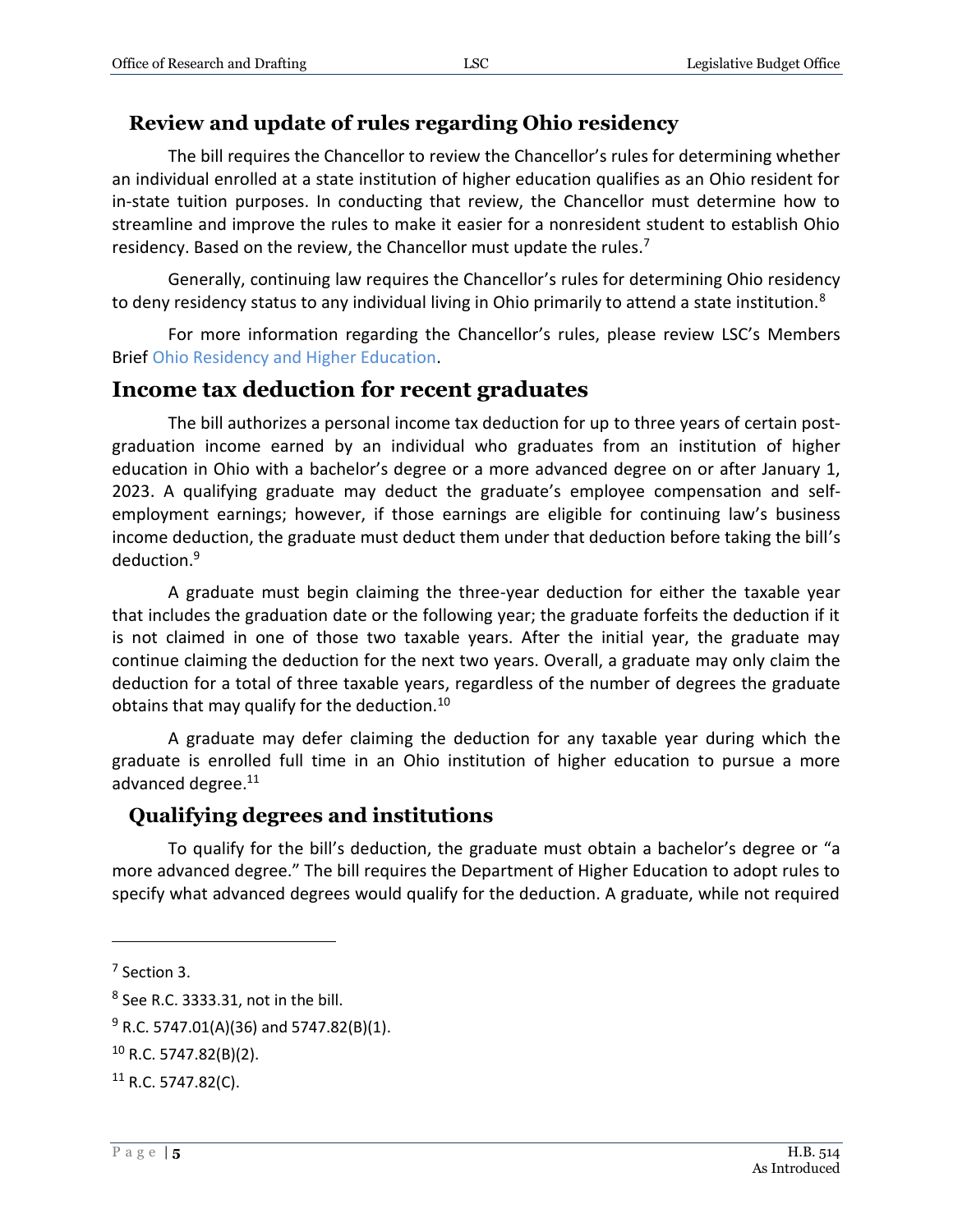to submit evidence of graduation with the graduate's tax return, is required to retain such evidence for inspection by the Tax Commissioner until four years after the last year the graduate claims the deduction. If the graduate defers the deduction because the graduate is enrolled in a more advanced degree program, evidence of this enrollment must similarly be retained.<sup>12</sup>

A graduate qualifies for the deduction only if the graduate obtains a qualifying degree from a public or accredited private Ohio college or university, a private career school authorized by the State Board of Career Colleges and Schools, or certain other private institutions accredited before 2002 and operated by for-profit corporations.<sup>13</sup> The Department of Higher Education is required to identify these qualifying institutions and certify a list of them to the Tax Commissioner.<sup>14</sup>

# **Intern hiring tax credit**

The bill authorizes a refundable tax credit against the income tax or commercial activity tax (CAT) equal to 30% of the wages and salaries paid by an employer to a student intern on or after January 1, 2023.<sup>15</sup> Qualifying student interns are those who participate in an internship program or a cooperative education program in conjunction with an in-state or out-of-state college or university.<sup>16</sup>

To obtain the credit, an employer must apply to the Chancellor of Higher Education between January 1 and January 21 on the basis of compensation paid to interns in the preceding calendar year. If the employer qualifies for the credit, the Chancellor must issue the employer a tax credit certificate within 15 days after receiving the completed application.<sup>17</sup> The Chancellor may obtain from the Tax Commissioner any information that is necessary to verify that the employer qualifies for the tax credit, even if that information would generally be confidential under existing tax information disclosure prohibitions.<sup>18</sup>

The employer must file the tax credit certificate with the employer's next tax return to claim the credit against either the income tax or CAT, but not both. The Commissioner may request supporting documentation from the employer as necessary to verify credit eligibility.<sup>19</sup>

 $\overline{a}$ 

<sup>16</sup> R.C. 3333.71, not in the bill.

<sup>18</sup> R.C. 5703.21.

 $12$  R.C. 5747.82(B), (C), and (D).

<sup>13</sup> R.C. 5747.82(A).

<sup>14</sup> R.C. 5747.82(D).

<sup>15</sup> R.C. 3333.612; Section 4.

<sup>17</sup> R.C. 3333.612.

<sup>19</sup> R.C. 5747.83, 5751.55, 5747.98, and 5751.98.